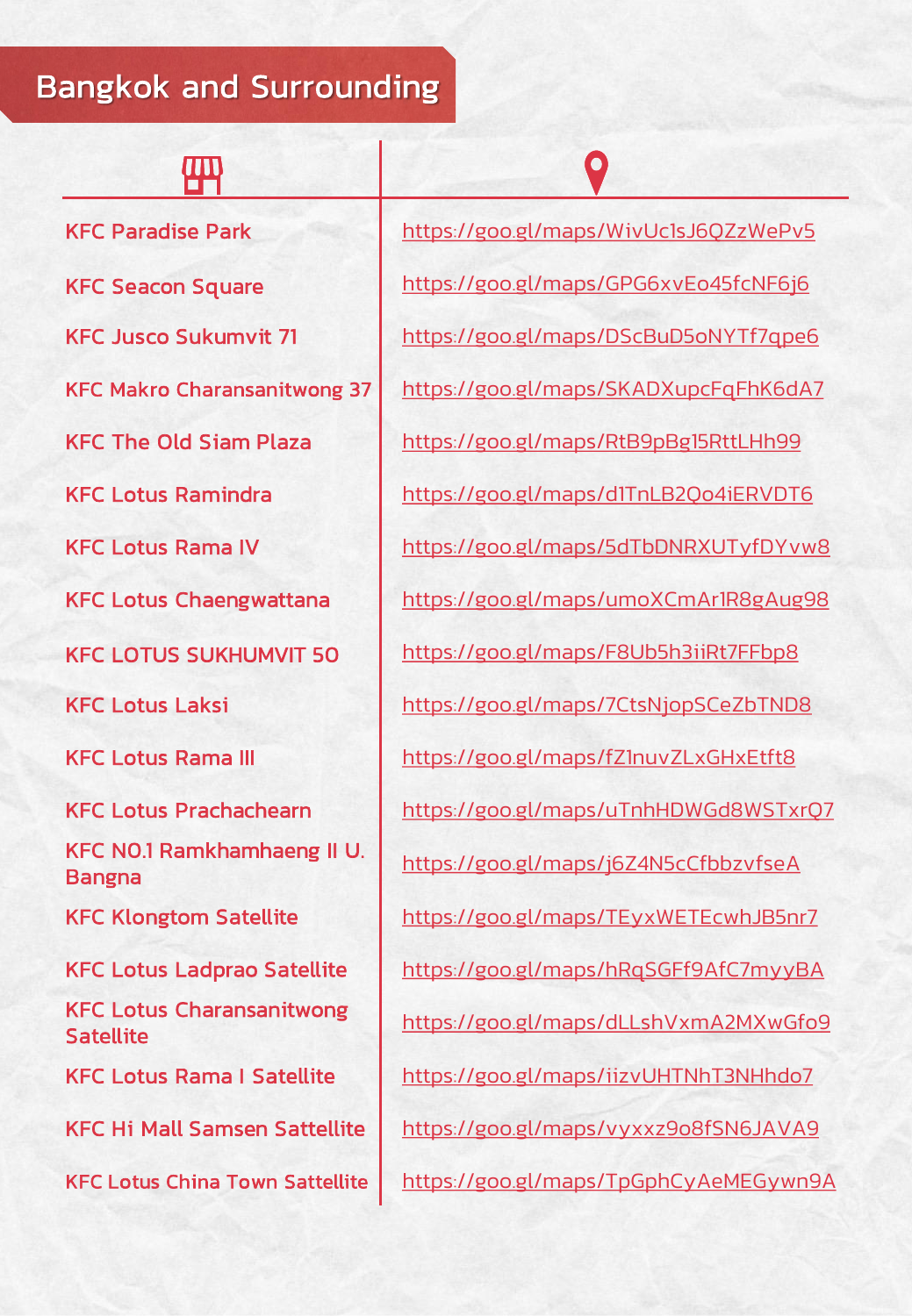| <b>KFC New Southern Bus Terminal</b>        | https://goo.gl/maps/gPNQsmYHaYsqNzXKA                           |
|---------------------------------------------|-----------------------------------------------------------------|
| <b>KFC Lotus Merry King Pinklao</b>         | https://goo.gl/maps/92MgnfnC8ArR3jA46                           |
| <b>KFC Union Mall</b>                       | https://goo.gl/maps/PkTA9RCFfA41UqaL6                           |
| <b>KFC</b> Terminal 21                      | https://goo.gl/maps/oZsC3Tai5Bs8QujQ8                           |
| <b>KFC Asiatique The Riverfront</b>         | https://goo.gl/maps/skV6nNicCpszafV6A                           |
| <b>KFC T-Square</b>                         | https://goo.gl/maps/eN9NxaPh4sn955616                           |
| <b>KFC Gateway Ekamai</b>                   | https://goo.gl/maps/53maAs6Lj5rXtTqZ9                           |
| <b>KFC The Scene Town in Town</b>           | https://goo.gl/maps/Q5gu6zmTSVqGfutA8                           |
| <b>KFC JJ Mall</b>                          | https://goo.gl/maps/ys3nLjksSBSX1DWr9                           |
| <b>KFC Sena Festival</b><br>(Charoennakorn) | https://goo.gl/maps/2TsFVv8NMKYGPQtq5                           |
| <b>KFC The Up Rama 3</b>                    | https://goo.gl/maps/AgeyFh8fftV3NkyY6                           |
| <b>KFC Plearnary Mall</b>                   | https://goo.gl/maps/WWNab4CKJB8PyrAB6                           |
| <b>KFC Pure Place Ratchapruek</b>           | https://goo.gl/maps/tzeVSZiRP2yQdUuS7                           |
| <b>KFC Paseo Kanchanapisek</b>              | https://goo.gl/maps/rVkFpkBG8uUGkcuM8                           |
| <b>KFC Ramkhamhaeng</b>                     | https://goo.gl/maps/LiUv6Q6LLXDVqTU89                           |
| <b>KFC Lotus Pattanakarn</b>                | https://goo.gl/maps/JpCZNBiseJJwMEdk8                           |
| <b>KFC Emquartier</b>                       | https://goo.gl/maps/mj9ymsGVKDVQBWAH<br>$\overline{\mathsf{A}}$ |
| <b>KFC Drive Thru Wanghin</b>               | https://goo.gl/maps/BprBMzNHtvWRiMGs9                           |
| <b>KFC</b> Donmeung Airport                 | https://goo.gl/maps/Tbyj8GbUtgeUahMF9                           |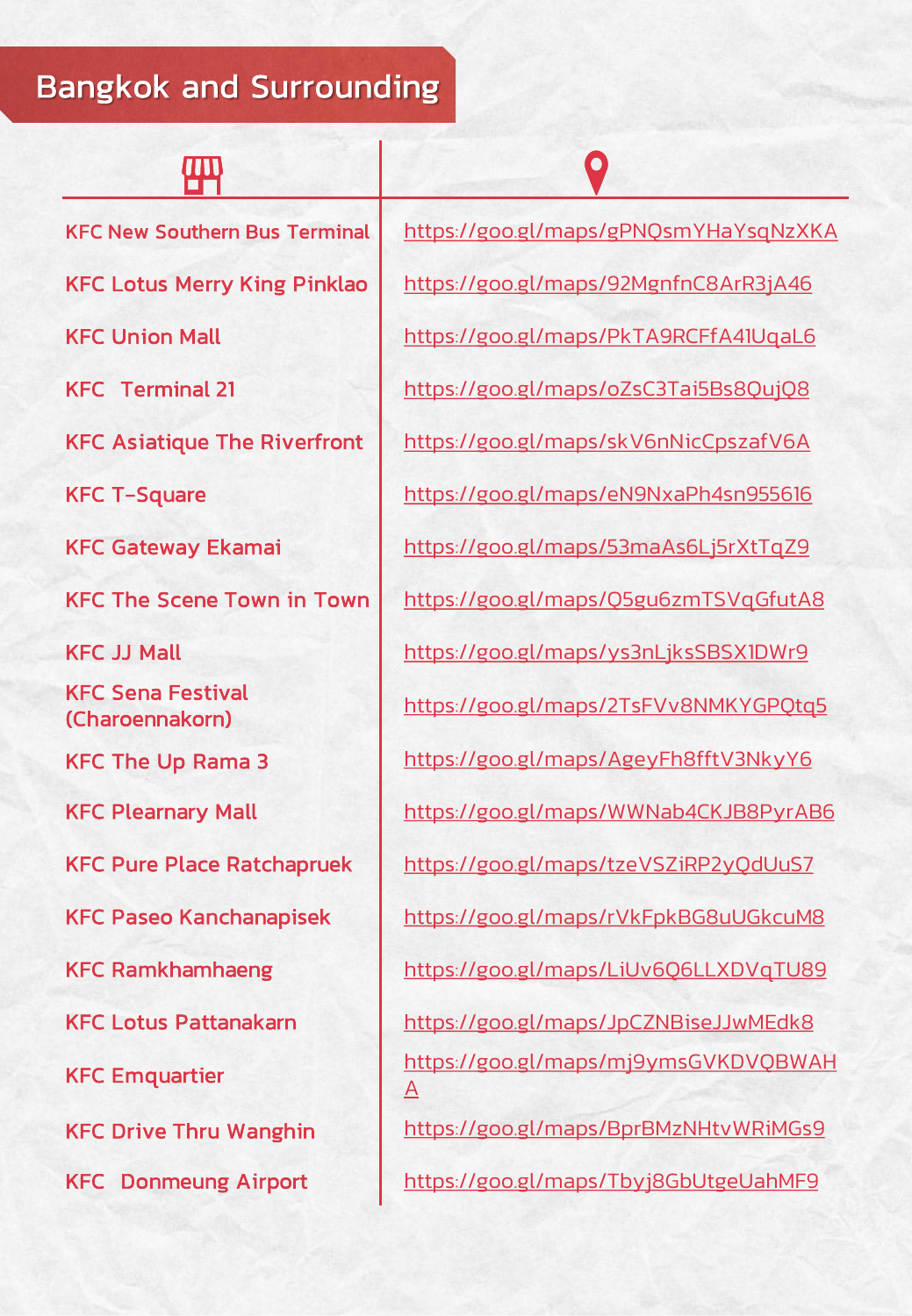## 冊

KFC Major Cineplex

KFC FSDT JAS Khu Bon (Green

KFC FSDT Ekkamai <https://goo.gl/maps/ET27Wa12viP2smPh6>

KFC Fortune Ratchadaphisek | <https://goo.gl/maps/pVDrrBDCXqvKsY7D9> KFC Tree on Three <https://goo.gl/maps/GVHKMuJXm6LVLKnU7> KFC Major Cineplex Pinklao | https://goo.gl/maps/mF4BAsLZvLS3Ktqa7 KFC Siam Paragon <https://goo.gl/maps/eCyPv5omcLuPuxuR9> KFC Imperial World Ladprao | <https://goo.gl/maps/yoxKGMbZrV6UDcfq5> KFC Major Cineplex Pinklao | https://goo.gl/maps/mF4BAsLZvLS3Ktga7 Ratchayothin <https://goo.gl/maps/mVVJdNZeFikMUz9F6> KFC FSDT LaSalle <https://goo.gl/maps/YMdDRRj6RPbJifmZ7> KFC United Center Silom | <https://goo.gl/maps/LbT75UF7N9B5QjHs9> KFC JAS Ramindra <https://goo.gl/maps/pFThCuEHykj79AEm8> KFC Lotus Onnut 80 <https://goo.gl/maps/siE619AkvGrJeNUs9> KFC GSDT Caltex Phetprathep | <https://goo.gl/maps/TTLshW5HeW3Azib9A> KFC I'm China Town <https://goo.gl/maps/JB2bTbxuBtfExLeH8> KFC Lotus Krung Thepkeetha | <https://goo.gl/maps/uWoq1jgteRmFxZeS9> Willage) will be the contract of the <https://goo.gl/maps/t6FBFHKsyhWMtckw5> KFC GSDT Susco Rama2 <https://goo.gl/maps/vcAMmk9igF1Ex9Mz8> KFC FSDT ST Permsin <https://goo.gl/maps/EZ4NGfi25YrMVdDJA> KFC FSDT ATT U Ladphrao | <https://goo.gl/maps/piBRKHxMWi8Wr36V7>

 $\mathbf O$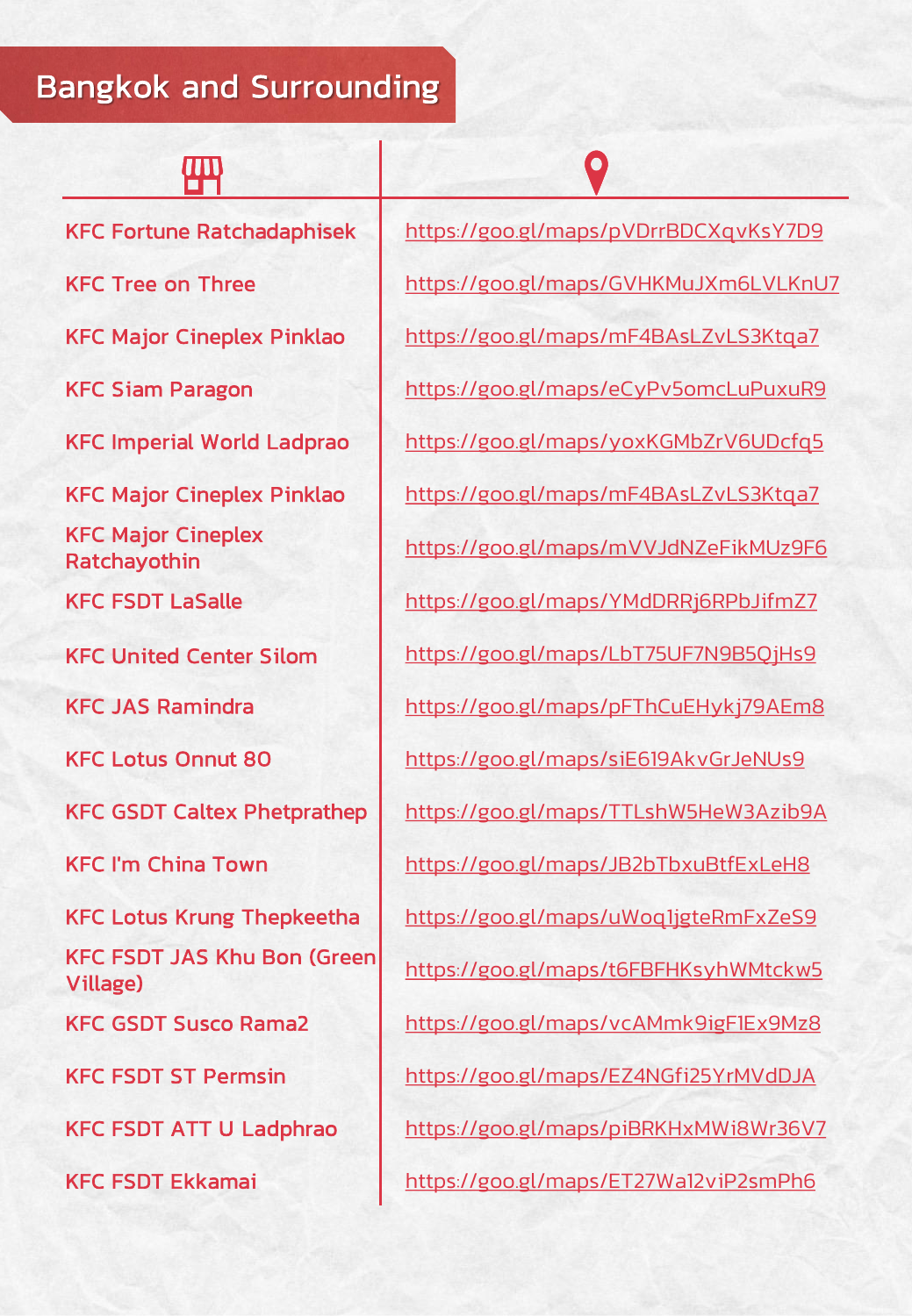## Щ

KFC GSDT Susco Krung Thep

KFC Big C Lamlookka Klong 4

KFC Esplanade Rattanatibeth | <https://goo.gl/maps/ktaq1nFzwUqg7Qs4A>

KFC GSDT Caltex ngamwongwan | <https://goo.gl/maps/k1jzKxwY7fsUmW4e7> KFC GSDT Shell Suvinthawong | <https://goo.gl/maps/qxyvemedQ9pZHBBb9> KFC Lotus Barom Sai 2 OB <https://goo.gl/maps/WciFib7xiWMU2H5V6> Kritha **<https://goo.gl/maps/7EgrE3uDcpBVYE957>** KFC Lotus Lieb Klong 2 <https://goo.gl/maps/pLaJE4aeZr9KGp8H8> KFC Lotus Pattanakan 76 <https://goo.gl/maps/ejzVKyHrGfwA5kGs8> KFC Delco Gemopolis <https://goo.gl/maps/FtmBbduvYFTSucFt9> KFC Siriraj <https://goo.gl/maps/FFgH186bL7NGUKGz7> KFC FSDT Sathon https://goo.gl/maps/eHLCoDFbMJHDgSYs9 KFC Major Hollywood Pakkred | <https://goo.gl/maps/67ydrJBeU9URkNFz9> KFC Lotus Pakkret <https://goo.gl/maps/3KL9iGFhLUq9BaZ68> KFC Lotus Rattanatibeth <https://goo.gl/maps/iCZ8Y6tCHMULmWeH6> KFC The Mall 6 FL6. <https://goo.gl/maps/5geFWiDwzjqz7THQA> KFC Pantip Ngamwongwan | <https://goo.gl/maps/D7jDf2GwWs3XaCaH6> KFC Impact Muangthongthani | <https://goo.gl/maps/DzEb1TotkaLrMr8a7> KFC PTT Ratchapruek 4 <https://goo.gl/maps/S5RMECg296LfhJzF9> KFC Lotus Lumlookka <https://goo.gl/maps/7sN9tJjfjBBSE9GYA> Ki C Dig C Lamiookka Kiong T <https://goo.gl/maps/yjrdinNuXjtFUkSb7>

 $\mathbf O$